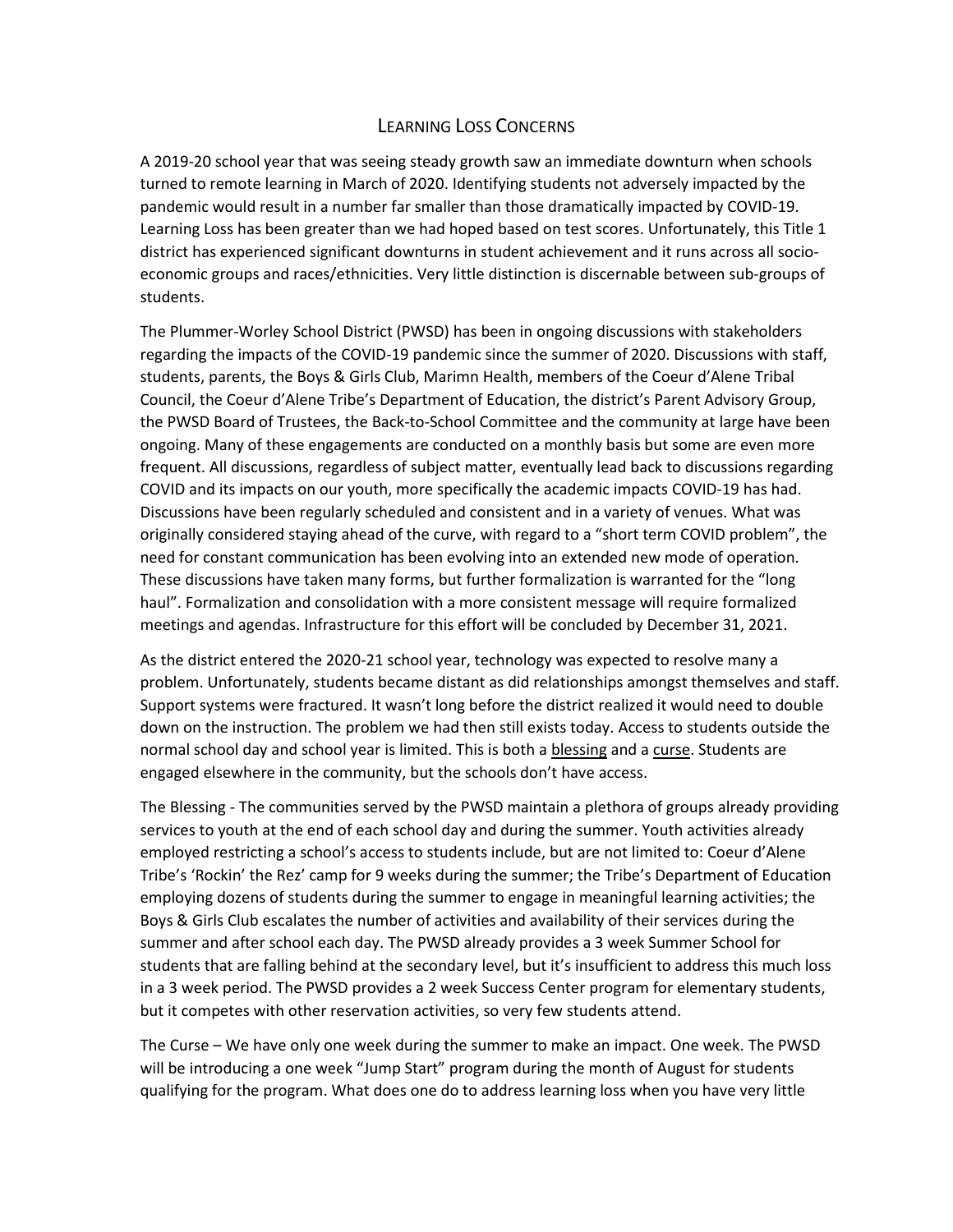additional time to work with students? Having Saturday school is looked at as punishment and not opportunity, so an extended school week is problematic. The only answer is to not expect large groups to attend and look at every student on an individualized basis to maximize the time available. The key is in the diagnostic component followed by individualized/small group tutoring. Even more importantly, address factors hindering the learning process and the whole child.

In conjunction with the Coeur d'Alene Tribe's Department of Education, the PWSD will be collaborating on developing continuous Adolescent Support Teams (AST) focusing on the whole child. Whereas addressing academics shortfalls are the target, a larger perspective is warranted. Using available data, identify both long term and short term academic shortfalls, brainstorm potential engagement strategies, and utilizing the AST to help communicate to parents/guardians potential resources available to them as a means of support i.e. student mental health resources.

Using the data and meaningful relationships, school staff and the AST can make best efforts to ascertain the best means by which they might engage each respective student and parent. The team can encourage meaningful change instead of change for change-sake. The AST can assist students in understanding the credit retrieval process and how best to use the resources available to them. Make them aware of additional school academic supports and tutoring that gets them what they need. Find potential community leaders to encourage and assist the students via practicums and internships. The AST might identify tutors, in class supports, additional exposure to academic materials, extended days, and/or providing adequate transportation & food services to make said opportunities more attainable. This close monitoring by each respective team will be purposefully addressing the types of challenges each respective student faces, amount of learning loss, and means by which the respective student might engage their learning in a more meaningful way. This approach helps to leverage all of the community's resources.

The PWSD is committed to using Learning Loss financial resources to provide additional resource hours for staff for diagnostic purposes, additional tutoring hours, after school/summer engagement opportunities and provide ancillary services (transportation/food services) to round out a complete support package. In addition, the PWSD is reinstituting individual and small group mental health counseling (post initial lockdown) in the district in a more meaningful way through Marimn Health, the introduction of the "Risky Connections" program for secondary students, and the PWSD is partnering once again with the National Native Children's Trauma Center out of Missoula, Montana for additional supports.

## STAFF CONCERNS

The Plummer-Worley School District (PWSD) was fortunate to have a reasonably good retention percentage of certificated staff for the 2021-22 school year. During the 2020-21 school year, the district monitored staff and their concerns throughout the year. Flexible scheduling of parentteacher conferences, consolidation of days which gave rise to a couple of additional days of rest, and a district provided professional development day with presenter Jim Sporleder addressing the need for self-care, were just a few ways the district took staff into account as they dealt with the pandemic. As a result of some of the outside "stressers" staff experienced, the district started a new full service daycare for staff to eliminate familial concerns.